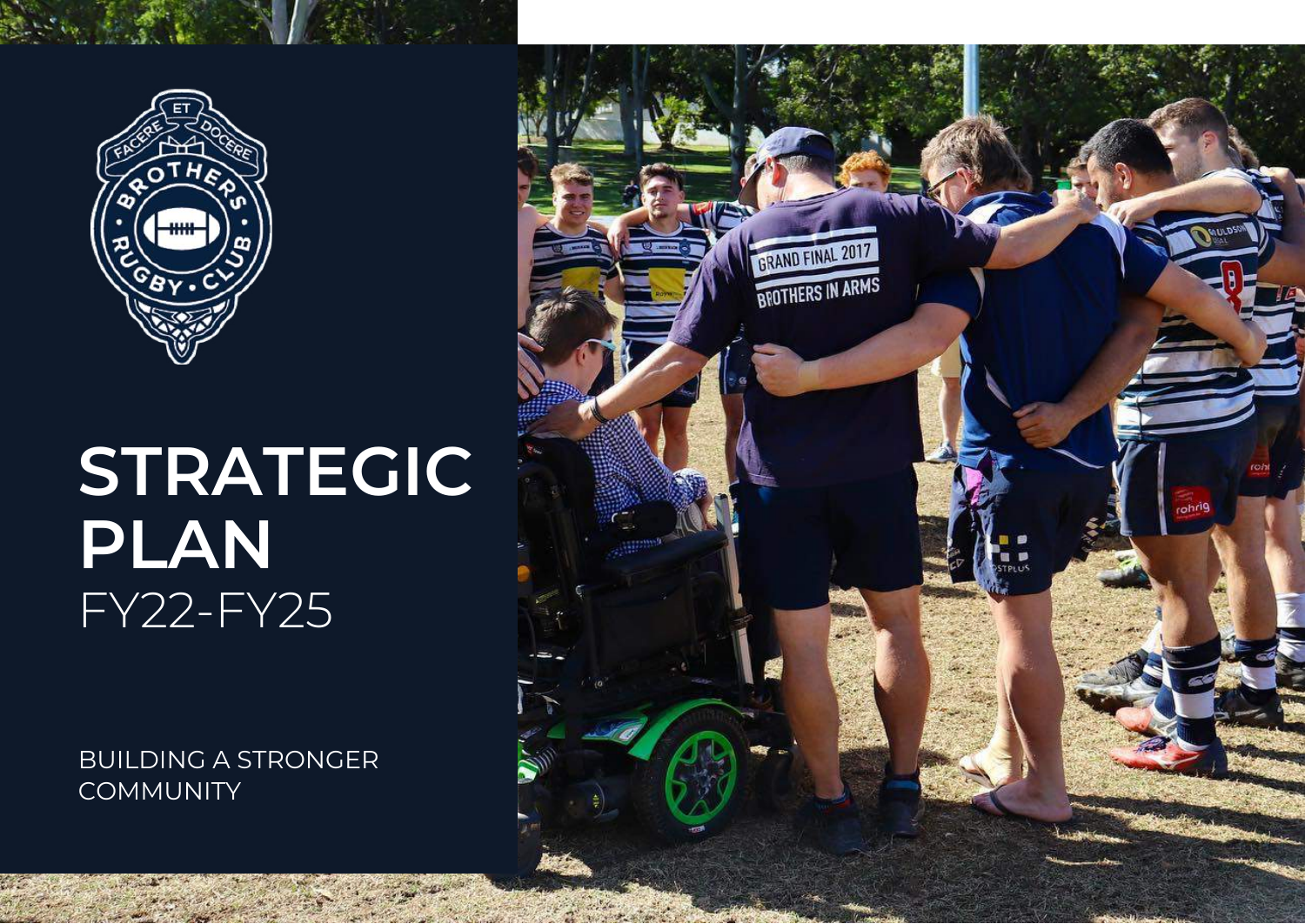Brothers Rugby Club is well established as one of the leading community rugby clubs in Australia; drawing players, supporters and volunteers from all corners of the country and indeed the world. We cater for players as young as four years old to internationals – both male and female – in rugby union and touch football, Rugby

Sevens and Modified Rugby. **"***From the fundraising we have all done, to the matches we have played, through the drinks we have shared, on the tours we have made, through the tears and the cheers, though many of us now walk different paths in different cities of the world, we share that great bond, the bond of Brethren. Long may it last. Our lives are better for it***."**

**JOHN EALES, AM**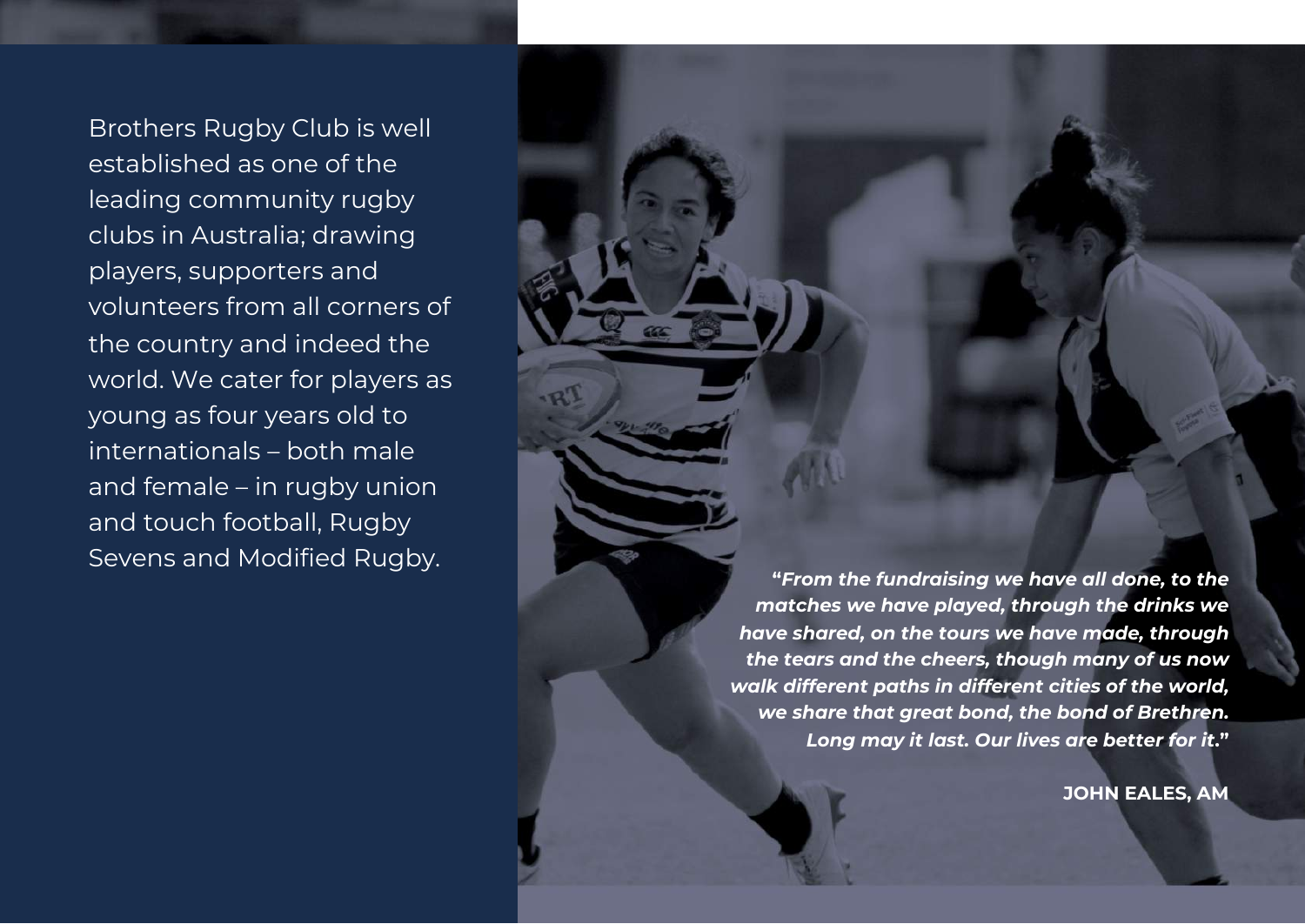



## As a Club we commit the following to our members and community:

To develop sporting **pathways** and programs that deliver competition success and **opportunity** for individual excellence

To create an environment that promotes **inclusive**, enjoyable and relevant community rugby formats

**3**

**4**

**1**

**2**

To be the **custodians** of our land and facilities as a local 'place to go to' for the whole family

To uphold the standards and values of **The Brothers Way** – Respect, Humility, Integrity, Trust and Legacy

Fiercely proud of our traditions, our unique culture is the bedrock of what makes us endure. Culture will always be at the centre of our Club and we will not deviate from that.

We welcome all people regardless of sex, race, disability, religion or location, insisting that members and players comply with our core values contained in The Brothers Way.

We seek to balance the needs of all players and members from our youngest through to our most famous, with none more important than the other.

**91 AUSTRALIAN** 

representatives

**AUSTRALIAN**<br>representatives SINCE **28 Premierships** SINCE <sup>1905</sup> **260 QUEENSLAND** 



**Premierships**

**174** All competitions **Premiership wins** 

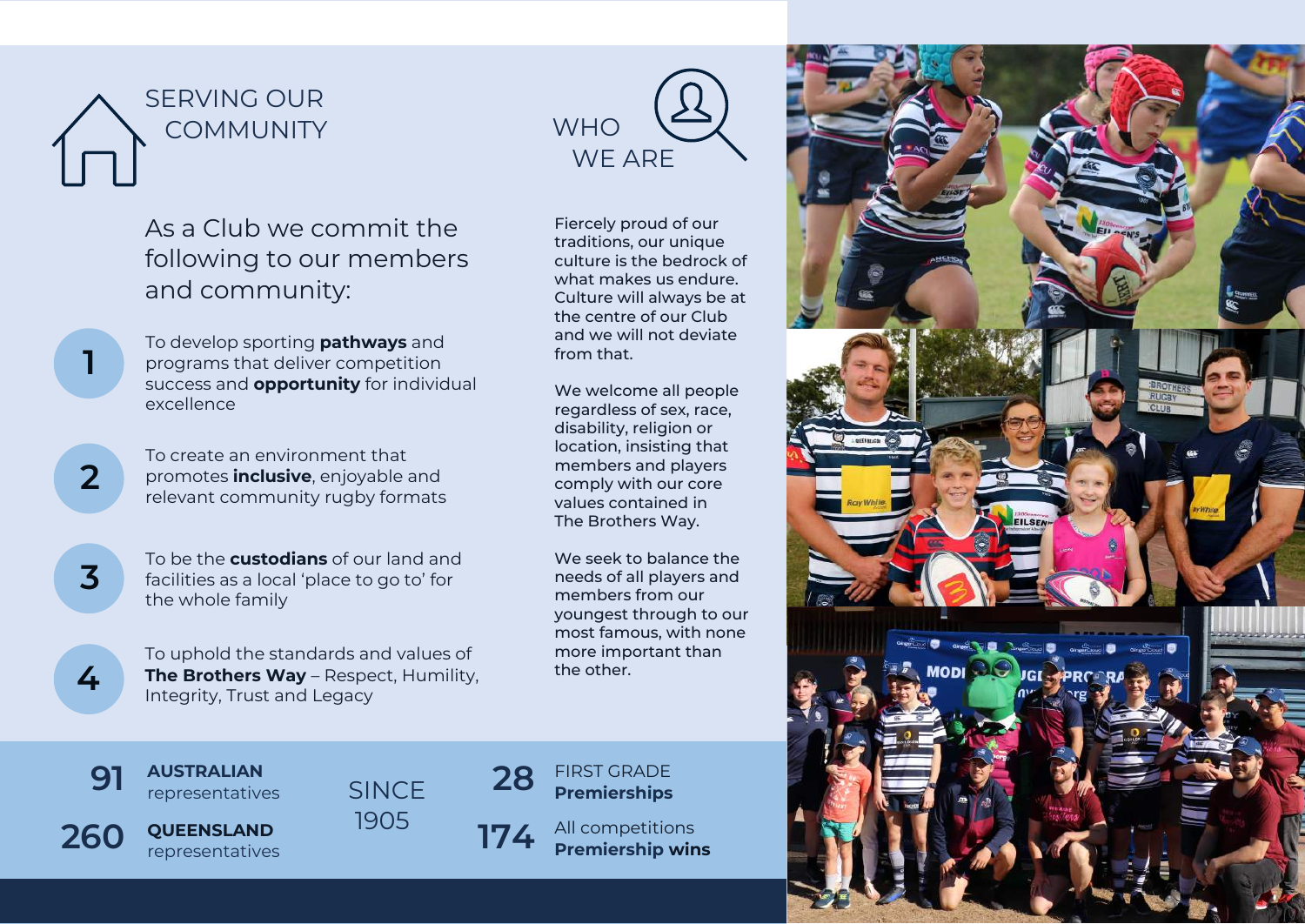# **STRATEGIC PLAN**  FY22-FY25

## VISION

**To become the #1 community rugby club in Australia.**

# PURPOSE

**To operate a modern sporting organisation that delivers on-field success, supports the needs of our community, is adaptable, is sympathetic to the environment, promotes participation and inclusiveness, and provides a platform for commercial sustainability into the years to come.**

## 2025 VISION OF SUCCESS

**Delivering on the vision through the achievement of the Club's major goals.**



# OUR VALUES – THE BROTHERS WAY

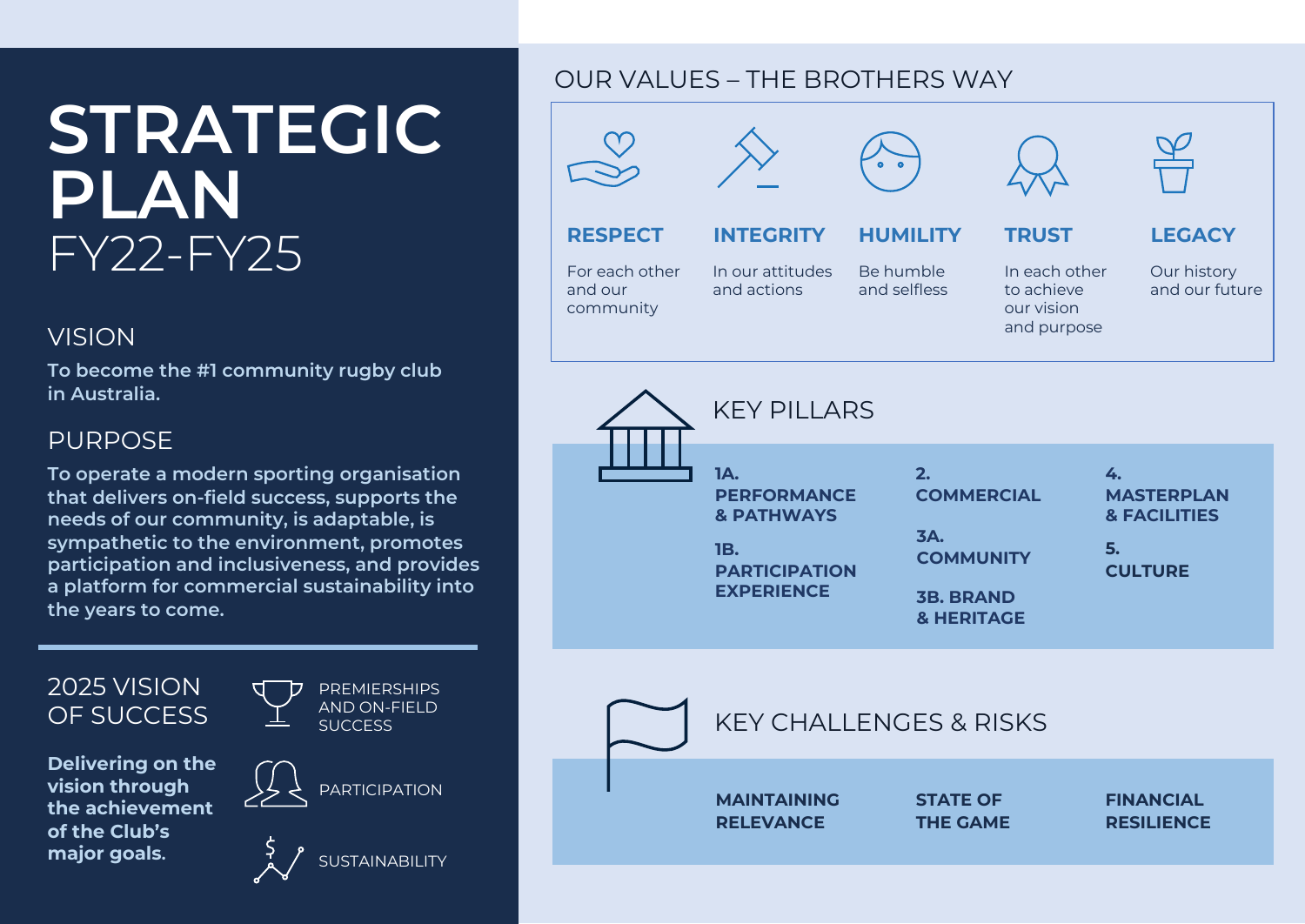

### KEY PILLARS

#### **1A. Performance & Pathways**

We will pursue competition success in all formats of the game by investing in talent identification, development and recruitment for all ages and genders. The Elite Development Program and Brothers Player Support Program will be central to this endeavour.

#### **1B. Participation Experience**

We will complement our pursuit of success by fostering a culture of inclusion and delivering a participation experience that caters not only to all abilities, but to all modes of Club engagement – be it playing, coaching, volunteering, and spectating. Brothers Rugby Club will further build on its reputation as a place to play, learn and connect.

#### **2. Commercial**

We will maintain a strong commercial and fiscal platform that facilitates our investment in, and protection of, our sporting and community programs. This will be achieved through sustainable growth of our traditional revenue streams, focused cost management and identification of diversified opportunities.

#### **3A. Community**

We will deliver on our Family Club ethos through quality playing and spectating experiences, a vibrant events calendar and regularly communicating with our diverse audiences. The Brothers Helping Hand program will ensure the Club's resources and goodwill can be deployed to causes and communities in need.

#### **3B. Brand & Heritage**

Whilst pursuing a strong and exciting future, we will protect and embrace our rich and proud heritage. The Club will continue to strengthen our links with other Brothers Clubs throughout Queensland and nationally, being a lead advocate for the Brothers brand and values.

#### **4. Masterplan & Facilities**

Our Masterplan redevelopment will ensure both the quality and sustainability of our sporting precinct and facilities, whilst creating diversified revenue streams. Central to this outcome will be the strength of our community and government relationships.

#### **5. Culture**

The Brothers Way will continue to prioritise player welfare, a safe and inclusive workplace, a culture of accountability and the pursuit of high community standards.



#### **Maintaining Relevance**

- o Changing habits and community needs
- o Societal shift to busier lives, with less time available for community engagement and active participation
- o Youth participation in traditional organised, seasonal sport is on the decline as preferences for non-traditional sport and modes of participation grow.

#### **State of the Game**

- o Popularity of rugby in one of the world's most competitive sporting markets
- o Interest and pathways participation ebbs and flows with the performance of elite teams
- o Servicing the growth of the game at grassroots level is at times left to clubs themselves to initiate and deliver.

#### **Financial Resilience**

- o Hand-to-mouth operating constraints with heavy reliance on player registrations, sponsorship and events revenue
- o Challenge to create surplus revenue to re-invest into sporting programs, pathways and people.